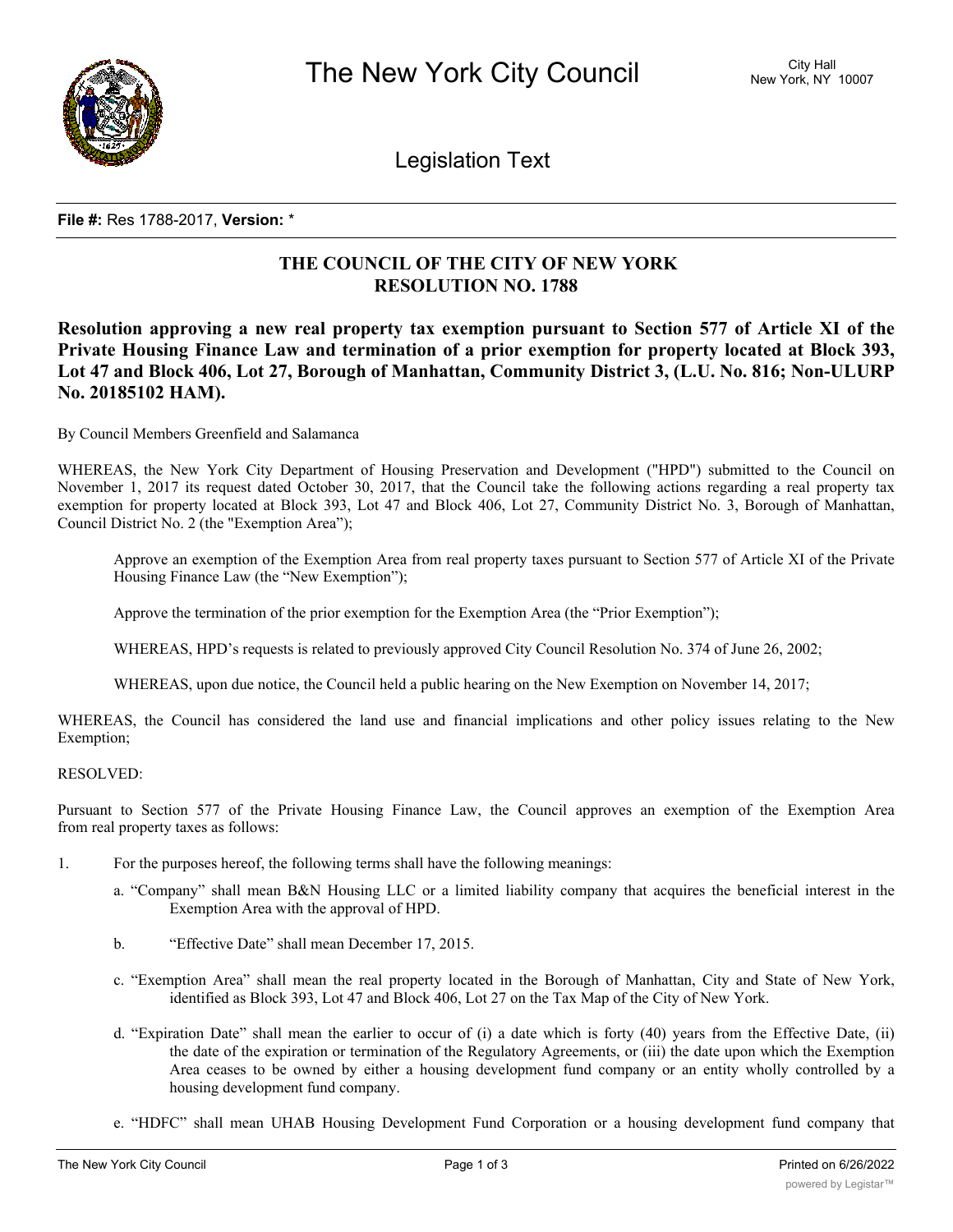## **File #:** Res 1788-2017, **Version:** \*

acquires the Exemption Area with the prior written consent of HPD.

- f. "HPD" shall mean the Department of Housing Preservation and Development of the City of New York.
- g. "J-51 Benefits" shall mean any tax benefits pursuant to Section 489 of the Real Property Tax Law which are in effect on the Effective Date.
- h. "New Exemption" shall mean the exemption from real property taxation provided hereunder with respect to the Exemption Area.
- i. "Owner" shall mean, collectively, the HDFC and Company.
- j. "Prior Exemption" shall mean the exemption from real property taxation for the Exemption Area approved by the New York City Council on June 26, 2002 (Resolution No. 374).
- k. "Regulatory Agreements" shall mean the Inclusionary Housing Regulatory Agreements between HPD and the Owner dated December 17, 2015 establishing certain controls upon the operation of the Exemption Area during the term of the New Exemption**.**
- 2. The Prior Exemption shall terminate with respect to the Exemption Area upon the Effective Date.
- 3. All of the value of the property in the Exemption Area, including both the land and any improvements (excluding those portions, if any, devoted to business, commercial or community facility use) shall be exempt from real property taxation, other than assessments for local improvements, for a period commencing upon the Effective Date and terminating upon the Expiration Date.
- 4. Notwithstanding any provision hereof to the contrary:
	- a. The New Exemption shall terminate if HPD determines at any time that (i) the Exemption Area is not being operated in accordance with the requirements of Article XI of the Private Housing Finance Law, (ii) the Exemption Area is not being operated in accordance with the requirements of the Regulatory Agreements, (iii) the Exemption Area is not being operated in accordance with the requirements of any other agreement with, or for the benefit of, the City of New York, (iv) any interest in the Exemption Area is conveyed or transferred to a new owner without the prior written approval of HPD, or (v) the construction or demolition of any private or multiple dwelling on the Exemption Area has commenced without the prior written consent of HPD. HPD shall deliver written notice of any such determination to Owner and all mortgagees of record, which notice shall provide for an opportunity to cure of not less than sixty (60) days. If the noncompliance specified in such notice is not cured within the time period specified therein, the New Exemption shall prospectively terminate.
	- b. The New Exemption shall apply to all land in the Exemption Area, but shall only apply to buildings on the Exemption Area that exist on the Effective Date.
	- c. Nothing herein shall entitle the HDFC, the Owner, or any past owner to a refund of any real property taxes which accrued and were paid with respect to the Exemption Area prior to the Effective Date.
	- d. All previous resolutions, if any, providing an exemption from or abatement of real property taxation with respect to the Exemption Area are hereby revoked as of the Effective Date.
- 5. In consideration of the New Exemption, the owner of the Exemption Area, for so long as the New Exemption shall remain in effect, shall waive the benefits of any additional or concurrent exemption from or abatement of real property taxation which may be authorized under any existing or future local, state or federal law, rule or regulation. Notwithstanding the foregoing, the J-51 Benefits shall remain in effect, but the New Exemption shall be reduced by the amount of such J-51 Benefits.

Adopted.

Office of the City Clerk, } The City of New York, } ss.: